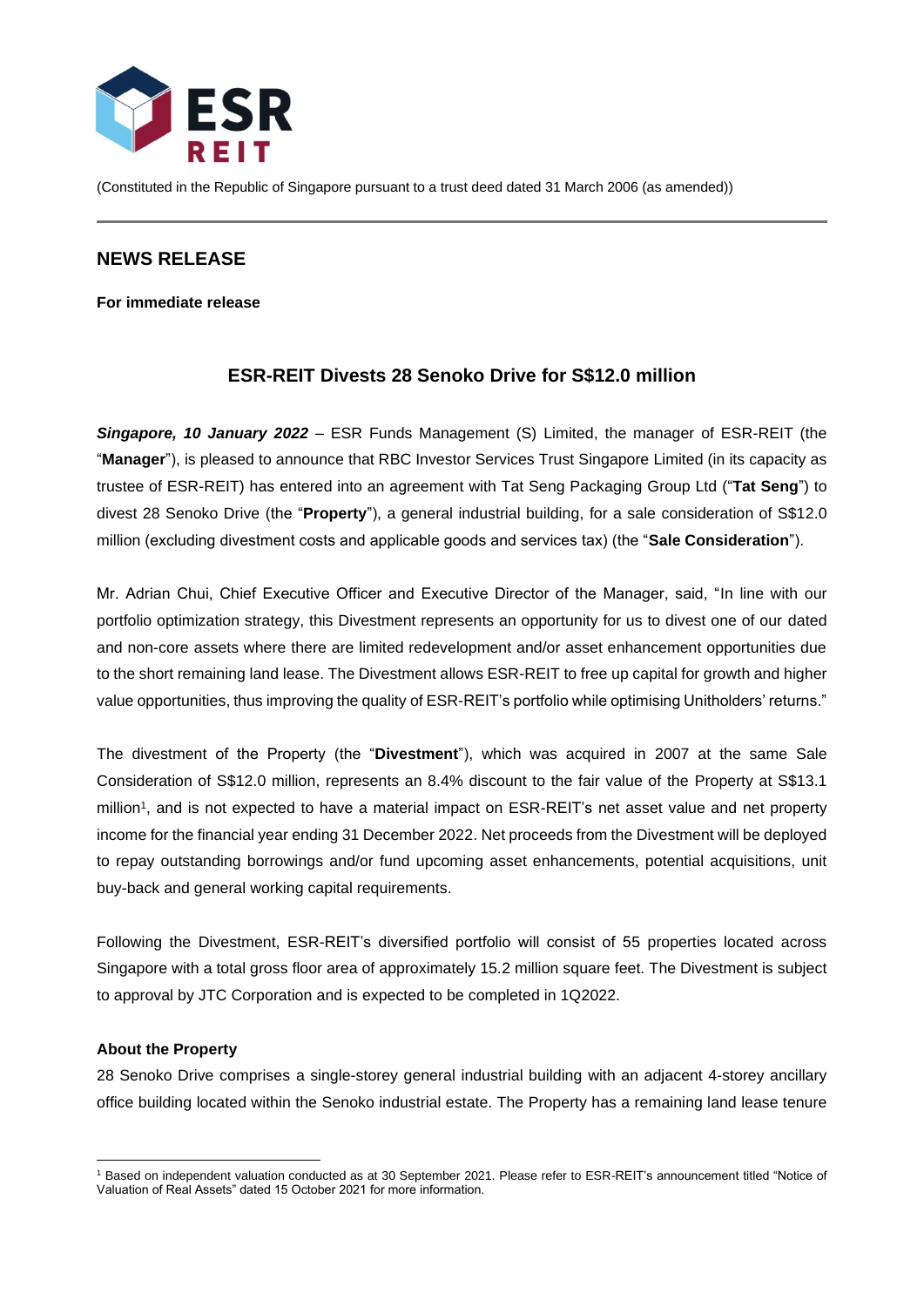of approximately 18.0 years as at 31 December 2021 and a gross floor area of approximately 159,338 square feet.

-*End*-

For media and analyst enquiries, please contact:

#### **ESR Funds Management (S) Limited**

Gloria Low Corporate Communications Manager Tel: +65 6222 3339 Email: [gloria.low@esr-reit.com.sg](mailto:gloria.low@esr-reit.com.sg)

Lyn Ong Investor Relations Manager Tel: +65 6222 3339 Email: [lyn.ong@esr-reit.com.sg](mailto:lyn.ong@esr-reit.com.sg)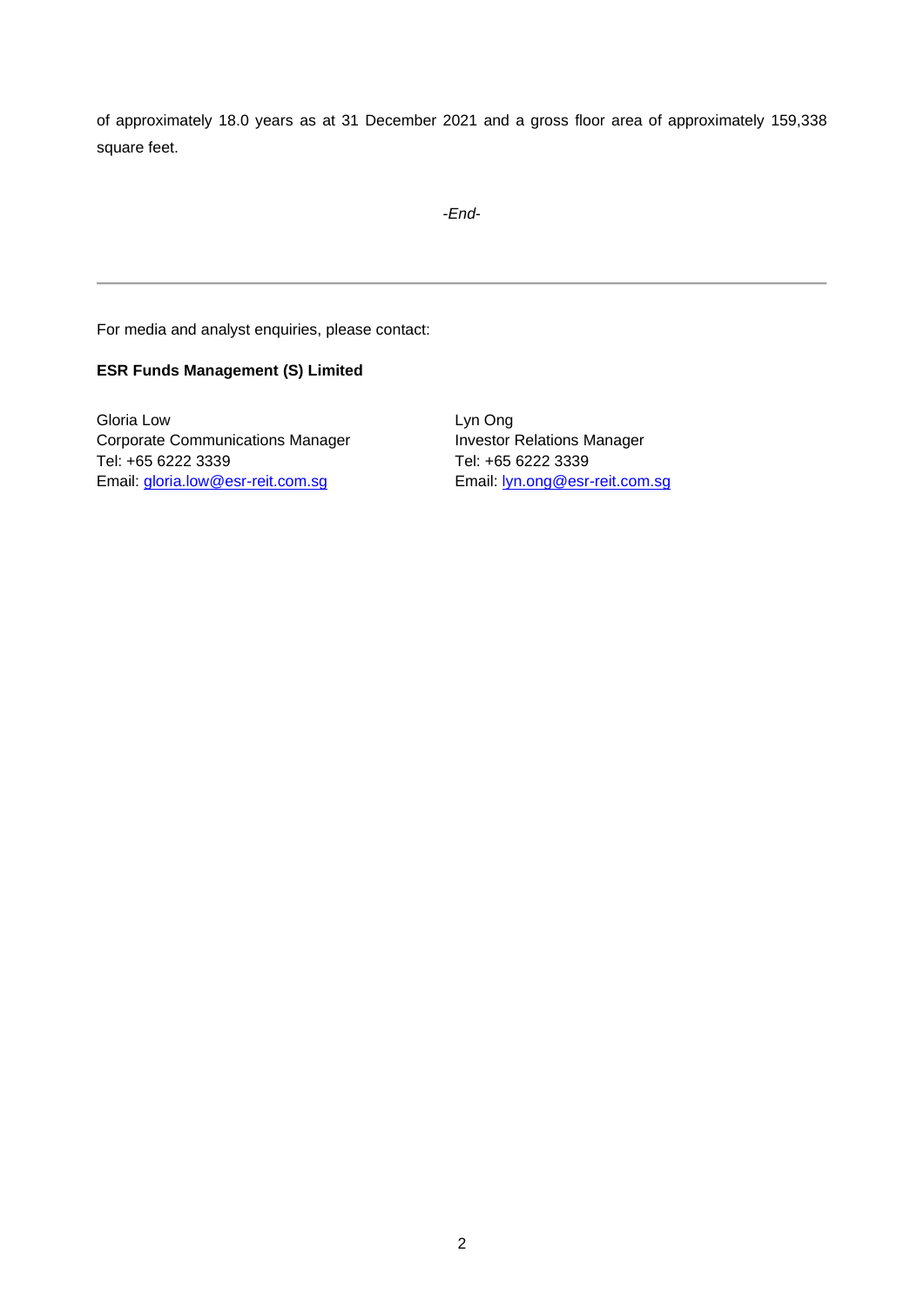### **About ESR-REIT**

ESR-REIT has been listed on the Singapore Exchange Securities Trading Limited since 25 July 2006.

ESR-REIT invests in quality income-producing industrial properties and as at 30 June 2021 holds interest in a diversified portfolio of 58 properties located across Singapore, with a total gross floor area of approximately 15.6 million square feet and an aggregate property value of S\$3.2 billion<sup>2</sup>. The properties are in the following business sectors: Business Park, High-Specs Industrial, Logistics/Warehouse and General Industrial, and are located close to major transportation hubs and key industrial zones island-wide. ESR-REIT also holds a 10.0% interest in ESR Australia Logistics Partnership, a private fund comprising 36 predominantly freehold logistics properties all located in Australia.

The Manager's objective is to provide Unitholders with a stable income stream through the successful implementation of the following strategies:

- Acquisition of value-enhancing properties;
- Proactive asset management;
- Divestment of non-core properties; and
- Prudent capital and risk management.

ESR Funds Management (S) Limited, the Manager of ESR-REIT, is owned by namely, ESR Cayman Limited ("**ESR**") (67.3%), Shanghai Summit Pte. Ltd. (25.0%), and Mitsui & Co., Ltd (7.7%).

For further information on ESR-REIT, please visit [www.esr-reit.com.sg.](http://www.esr-reit.com.sg/)

### **About the Sponsor, ESR**

ESR is the largest APAC focused logistics real estate platform by gross floor area ("GFA") and by value of the assets owned directly and by the funds and investment vehicles it manages with a growing presence in data centres. ESR and the funds and investment vehicles it manages are backed by some of the world's preeminent investors including APG, CPP Investments, JD.com, Oxford Properties, PGGM and SK Holdings. The ESR platform spans major economies across the APAC region, including China, Japan, South Korea, Singapore, Australia, India, Vietnam and Indonesia. As of 30 June 2021, the fair value of the properties directly held by ESR and the assets under management with respect to the funds and investment vehicles managed by ESR recorded approximately US\$36.3 billion, and GFA of properties completed and under development as well as GFA to be built on land held for future development comprised over 22.6 million sqm in total. Listed on the Main Board of The Stock Exchange of Hong Kong Limited in November 2019, ESR is a constituent of the FTSE Global Equity Index Series (Large Cap), Hang Seng Composite Index and MSCI Hong Kong Index.

For more information on ESR, please visit [www.esr.com.](https://apc01.safelinks.protection.outlook.com/?url=http%3A%2F%2Fwww.esr.com&data=02%7C01%7Cgloria.low%40esr-reit.com.sg%7Cb18ed7da682643de8b7008d766916f05%7C6ed733c0622d401d8f49b2984c7d765f%7C0%7C0%7C637090647129612986&sdata=hiUu8gk6thHcFkbiXEp08i9y2Ux64on2c0ivRFvmSek%3D&reserved=0)

<sup>2</sup> Includes 100% of the valuation of 7000 Ang Mo Kio Avenue 5 and 48 Pandan Road, in which ESR-REIT holds 80% interest in 7000 Ang Mo Kio Avenue 5 and 49% interest in 48 Pandan Road, but excludes the effects arising from the adoption of Financial Reporting Standard (FRS) 116 *Leases* which became effective on 1 January 2019.